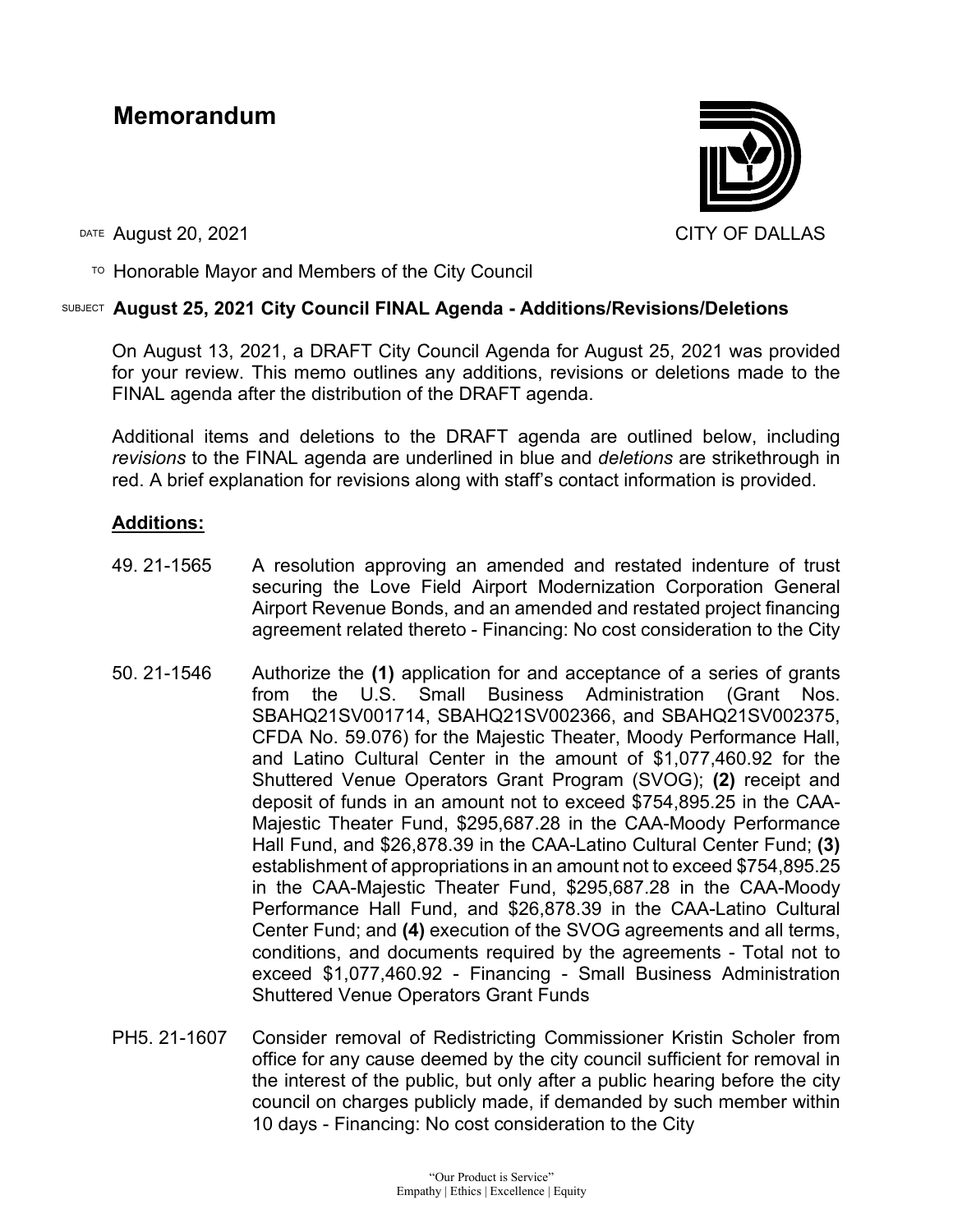# SUBJECT **August 25, 2021 City Council FINAL Agenda - Additions/Revisions/Deletions**

# **Revisions:**

- 47. 21-1357 Authorize an Interlocal Agreement(s) with the Dallas Housing Authority of and the City of Dallas in an amount not to exceed \$31,421,839.00 for the Dallas R.E.A.L. Time Rapid Rehousing Initiative to provide rapid rehousing assistance for individuals and families who are experiencing homelessness - Not to exceed \$31,421,839.00 - Financing: Dallas County Coronavirus Local Fiscal Recovery Fund (\$15,660,074.00) American Rescue Plan Act (ARPA) Coronavirus Local Fiscal Recovery Fund (\$15,660,074.00), ARPA Homelessness Assistance and Supportive Services Program Fund (subject to appropriation) (\$15,511.647.00) (\$11,114,709.00) (subject to appropriations), 2020 CARES Act Relief ESG #2 Fund (\$4,396,938.00) and Coronavirus Local Fiscal Recovery Fund (\$250,118.00) This item is being revised to reflect updated budget numbers. Please contact Christine Crossley, Director, Office of Homeless Solutions, at 214-671-1291, for more information.
- 48. 21-1358 Authorize agreements with Metro Dallas Homeless Alliance, as a sole source, in the amount of \$17,491,778.00 for the Dallas R.E.A.L. Time Rapid Rehousing Initiative to provide rapid rehousing assistance for individuals and families who are experiencing homelessness - Not to exceed \$17,491,778.00 - Financing: Dallas County American Rescue Plan Act (ARPA) Coronavirus Local Fiscal Recovery Fund (\$7,939,926). ARPA Homelessness Assistance and Supportive Services Program Fund (\$8,301,970.00) (subject to appropriations) Local Fiscal Recovery Fund (\$7,939,926.00), ARPA Homelessness Assistance and Supportive Services Program Fund (subject to appropriation) (\$3,905,032.00), 2020 CARES Act Relief ESG #2 Fund (\$4,396,938.00), and Coronavirus Local Fiscal Recovery Fund (\$1,249,882.00) This item is being revised to reflect updated budget numbers. Please contact Christine Crossley, Director, Office of Homeless Solutions, at 214-671-1291, for more information.

File ID's 21-1357 and 21-1358, previously numbered #25 & #26 provided in the DRAFT Agenda has been renumbered to #47 & #48; causing a renumbering to several items from #25 - #48 and File ID 21-1423, previously numbered PH5 has been renumbered to PH6 due to File ID 21-1607 being added as a Public Hearing item; causing a renumbering to several items from PH7 - PH19.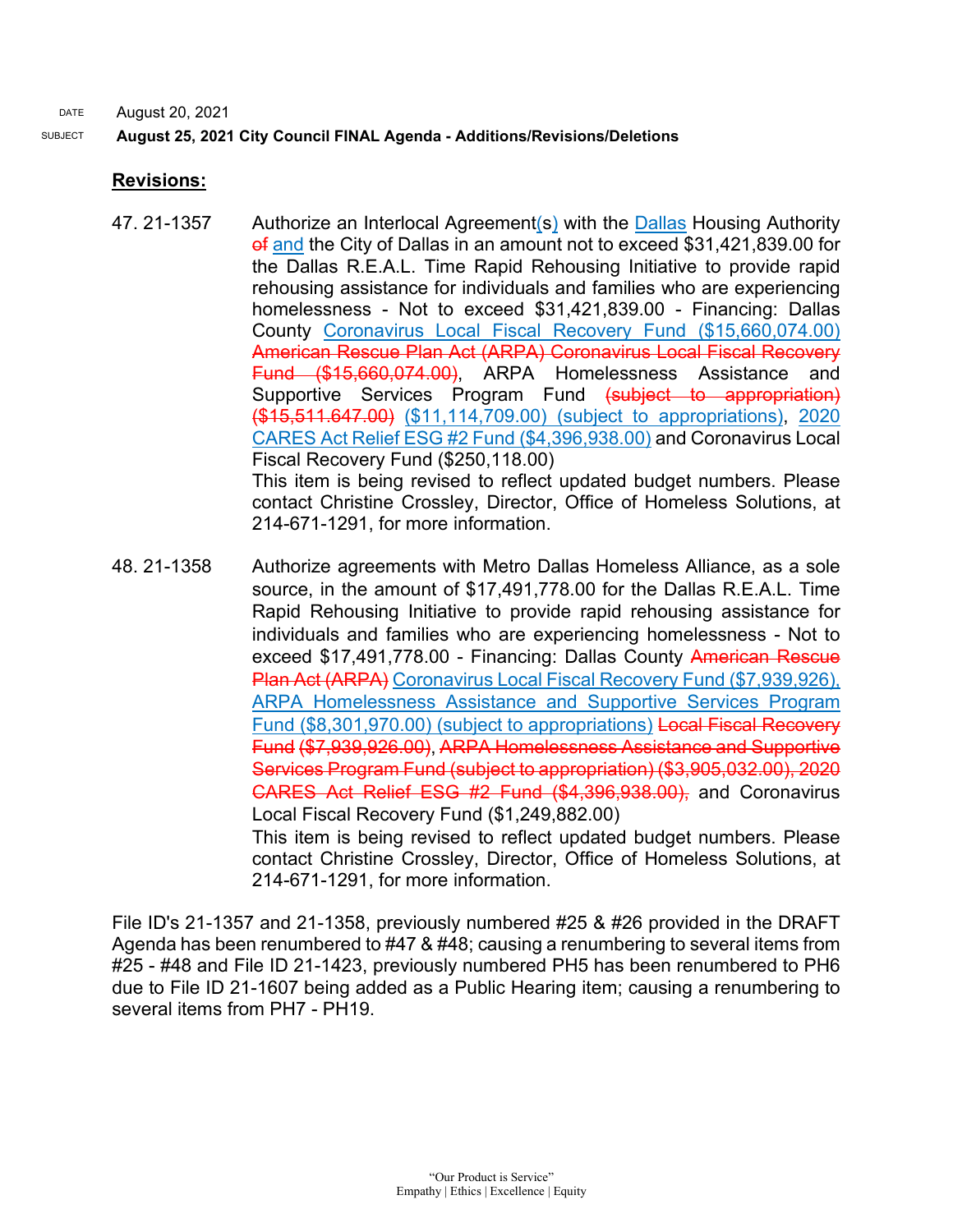#### SUBJECT **August 25, 2021 City Council FINAL Agenda - Additions/Revisions/Deletions**

### **Deletions:**

- 32. 21-1367 Authorize a development agreement with Southern Gateway Public Green Foundation for the purpose of design and construction of the Southern Gateway Deck Plaza located between Marsalis Avenue and Ewing Avenue - Financing: No cost consideration to the City This item is being deleted to allow time for staff to fully respond to questions raised on August 17, 2021 Quality of Life meeting regarding housing, transportation and economic development considerations related to the deck park development. Please contact John Jenkins, Director, Department of Park & Recreation, at 214-670-4074, for more information.
- 45. 21-1562 Authorize an amendment to the 2021 City Calendar to **(1)** revise the Budget Workshop to consider amendments from Wednesday, September 1, 2021 to Tuesday, August 31, 2021 - Financing: No cost consideration to the City This item is being deleted because it is no longer needed. Please contact Carrie Rogers, Director, Mayor and City Council Office, at 214- 670-5682, for more information.

A memorandum was previously provided to Committee and/or City Council regarding the following items. A link to the memos is attached for more information.

- 3. 21-1387 Authorize settlement of the lawsuit styled Aura Siguenza v. City of Dallas, Cause No. DC-20-04701 - Not to exceed \$32,500.00 - Financing: Liability Reserve Fund City Council was briefed by confidential memorandum regarding this matter on August 20, 2021.
- 4. 21-1389 Authorize settlement of the lawsuit styled Emilie Williams v. City of Dallas, Cause No. DC-18-11504 - Not to exceed \$45,000.00 - Financing: Liability Reserve Fund City Council was briefed by confidential memorandum regarding this matter on August 20, 2021.
- 5. 21-1403 Authorize settlement of the lawsuit styled Maria D. E. Pardo-Guerrero v. City of Dallas, Cause No. CC-20-04602-A - Not to exceed \$85,000.00 - Financing: Liability Reserve Fund City Council was briefed by confidential memorandum regarding this matter on August 20, 2021.
- 6. 21-1461 A resolution authorizing the preparation of plans and the payment of potential future costs and expenses for the issuances of **(1)** General Obligation Refunding and Improvement Bonds, Series 2021 in an amount not to exceed \$275,125,000; **(2)** Certificates of Obligation,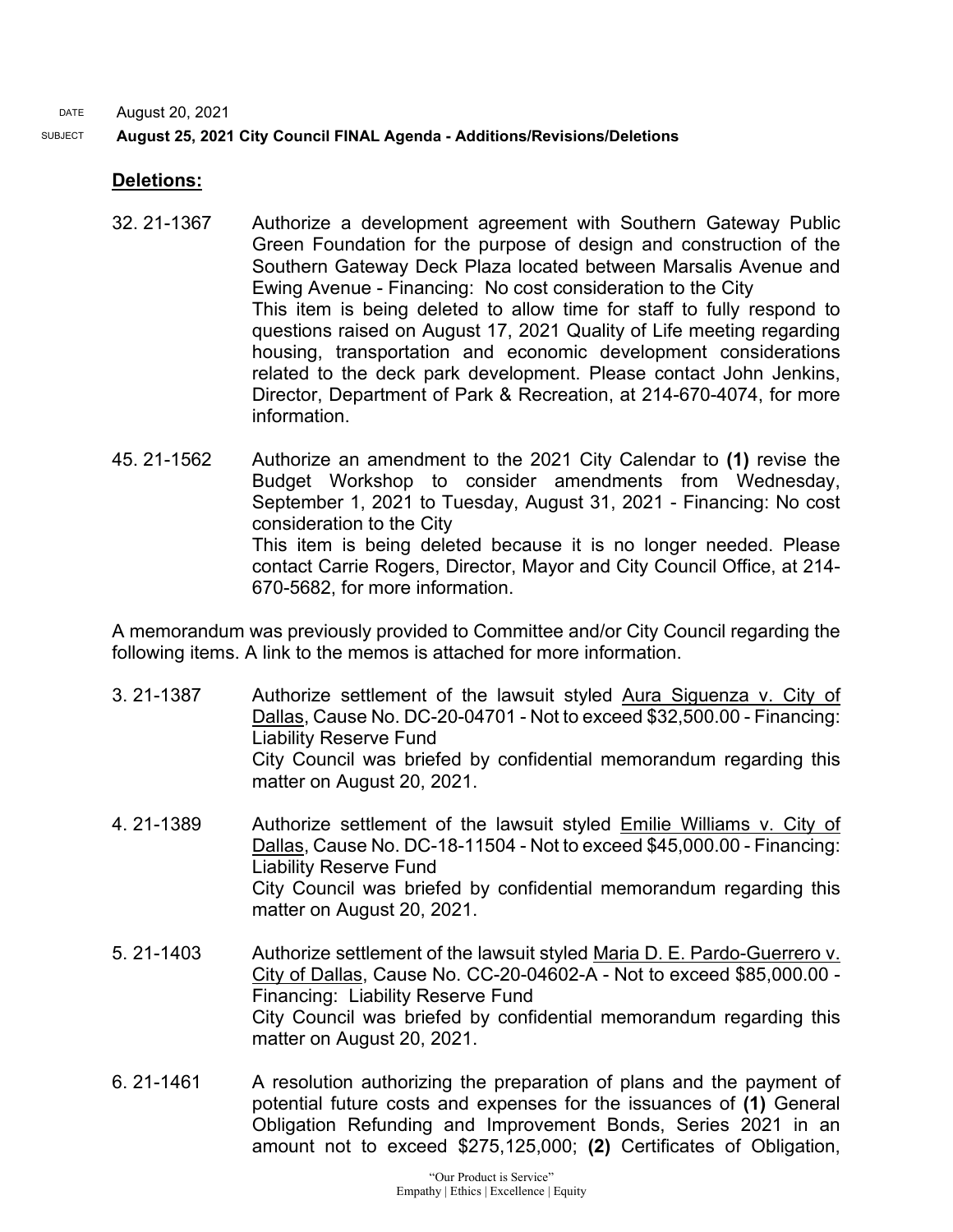#### SUBJECT **August 25, 2021 City Council FINAL Agenda - Additions/Revisions/Deletions**

Series 2021 in an amount not to exceed \$55,840,000; and **(3)** Equipment Acquisition Contractual Obligation Notes, Series 2021 in an amount not to exceed \$30,500,000 - Financing: This action has no cost consideration to the City (see Fiscal Information for potential future costs)

[The Government Performance and Financial Management Committee](https://dallascityhall.com/government/Council%20Meeting%20Documents/bond-sale_memo_082321.pdf)  will be briefed by memorandum regarding this matter on August 23, [2021.](https://dallascityhall.com/government/Council%20Meeting%20Documents/bond-sale_memo_082321.pdf)

22. 21-1451 Authorize an amendment to the service contract with Oak Cliff Empowered, Inc., previously approved by Resolution No. 19-0433, on March 27, 2019 to increase it by \$93,623.00, from \$374,493.00 to \$468,116.00 to: **(1)** provide additional funding for a 7th cohort of workforce training participants; and **(2)** extend the term of the contract through October 31, 2022 - Not to exceed \$93,623.00 - Financing: Public/Private Partnership Fund [The Economic Development Committee was briefed by memorandum](https://dallascityhall.com/government/Council%20Meeting%20Documents/eco_3_upcoming-agenda-items_041717.pdf)  [regarding the Workforce Pilot Program on April 17, 2017.](https://dallascityhall.com/government/Council%20Meeting%20Documents/eco_3_upcoming-agenda-items_041717.pdf) [City Council was briefed by a memorandum regarding this matter on](https://dallascityhall.com/government/citymanager/Documents/FY%2020-21%20Memos/Upcoming-Agenda-Item-Oak-Cliff-Empowered-Inc-Contract-Amendment_Memo_082021.pdf)  [August 20, 2021.](https://dallascityhall.com/government/citymanager/Documents/FY%2020-21%20Memos/Upcoming-Agenda-Item-Oak-Cliff-Empowered-Inc-Contract-Amendment_Memo_082021.pdf)

#### PH6. 21-1423 **Dallas Downtown Improvement District**

A public hearing to receive comments concerning **(1)** the proposed levy of assessment for the Dallas Downtown Improvement District (District), in accordance with Chapter 372 of the Texas Local Government Code (Act), for the purpose of providing supplemental public services to be funded by special assessments on property in the District; and, at the close of the public hearing; **(2)** authorize an ordinance approving and adopting the final 2022 Service Plan, the final 2021 Assessment Plan, and the 2021 Assessment Roll (to be kept on file with the City Secretary); **(3)** establishing classifications for the apportionment of costs and the methods of assessing special assessments for the services and improvements to property in the District; **(4)** closing the public hearing and levying a special assessment on property in the District for services and improvements to be provided in the District during 2022; **(5)**  providing for reimbursement of city administrative costs for operational oversight of the District; **(6)** fixing charges and liens against the property in the District and against the owners thereof; **(7)** providing for the collection of the 2021 assessment; **(8)** authorizing the receipt and deposit of assessments from Dallas County; **(9)** authorizing the disbursement of assessments and interest to Downtown Dallas, Inc.; and **(10)** providing for an effective date - Not to exceed actual collections estimated at \$9,060,039.97 - Financing: Dallas Downtown Improvement District Fund (\$8,147,405.46), General Fund (\$605,161.64), and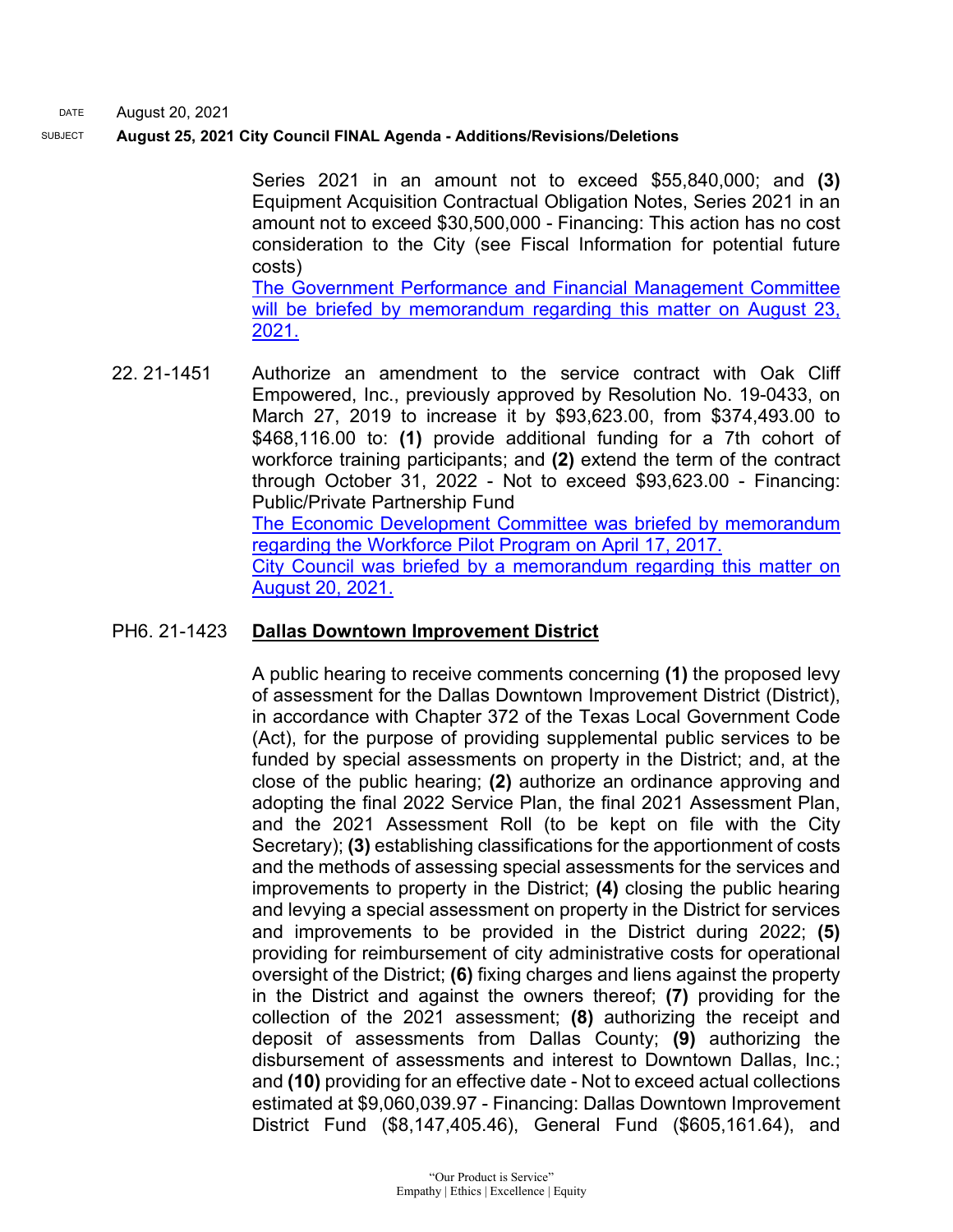#### SUBJECT **August 25, 2021 City Council FINAL Agenda - Additions/Revisions/Deletions**

Convention and Event Services Enterprise Fund (\$307,472.60) (subject to appropriations) (see Fiscal Information) [The Economic Development Committee was briefed by a memorandum](https://cityofdallas.legistar.com/View.ashx?M=F&ID=9686503&GUID=7EC16706-088D-432B-B53E-296433C14FE6)  [regarding this matter on August 2, 2021.](https://cityofdallas.legistar.com/View.ashx?M=F&ID=9686503&GUID=7EC16706-088D-432B-B53E-296433C14FE6) [City Council was briefed by a memorandum regarding this matter on](https://dallascityhall.com/government/citymanager/Documents/FY%2020-21%20Memos/PIDS-To-Set-Annual-Assessment-Rates_Memo_082021.pdf)  [August 20, 2021.](https://dallascityhall.com/government/citymanager/Documents/FY%2020-21%20Memos/PIDS-To-Set-Annual-Assessment-Rates_Memo_082021.pdf)

#### PH7. 21-1424 **Dallas Tourism Public Improvement District**

A public hearing to receive comments concerning: **(1)** the proposed levy of assessment for the Dallas Tourism Public Improvement District (District), in accordance with Chapter 372 of the Texas Local Government Code (Act), for the purpose of providing supplemental public services to be funded by special assessments on property in the District; and at the close of the public hearing; **(2)** authorize an ordinance approving and adopting the proposed and final 2022 Service Plan, the final 2021 Assessment Plan and the 2021 Assessment Roll (to be kept on file with the City Secretary); **(3)** establishing classifications for the apportionment of costs and the methods of assessing special assessments for the services and improvements to property in the District; **(4)** closing the hearing and levying a special assessment on property in the District for services and improvements to be provided in the District during 2022; **(5)** providing for reimbursement of city administrative costs for operational oversight of the District; **(6)** fixing charges and liens against the property in the District and against the owners thereof; **(7)** providing for the collection of the 2021 assessment; **(8)** authorizing the receipt and deposit of assessments; **(9)** authorizing the disbursement of assessments and interest to Dallas Tourism Public Improvement District Corporation; and **(10)** providing for an effective date - Not to exceed actual collections estimated at \$15,804,393.00 - Financing: Dallas Tourism Public Improvement District Fund (subject to appropriations) (see Fiscal Information)

[The Economic Development Committee was briefed by a memorandum](https://cityofdallas.legistar.com/View.ashx?M=F&ID=9686503&GUID=7EC16706-088D-432B-B53E-296433C14FE6)  [regarding this matter on August 2, 2021.](https://cityofdallas.legistar.com/View.ashx?M=F&ID=9686503&GUID=7EC16706-088D-432B-B53E-296433C14FE6) City Council was briefed by a memorandum regarding this matter on [August 20, 2021.](https://dallascityhall.com/government/citymanager/Documents/FY%2020-21%20Memos/PIDS-To-Set-Annual-Assessment-Rates_Memo_082021.pdf)

## PH8. 21-1425 **Deep Ellum Public Improvement District**

A public hearing to receive comments concerning: **(1)** the proposed levy of assessment for the Deep Ellum Public Improvement District (District), in accordance with Chapter 372 of the Texas Local Government Code (Act), for the purpose of providing supplemental public services to be funded by special assessments on property in the District; and, at the close of the public hearing: **(2)** authorize an ordinance approving and adopting the final 2022 Service Plan, the final 2021 Assessment Plan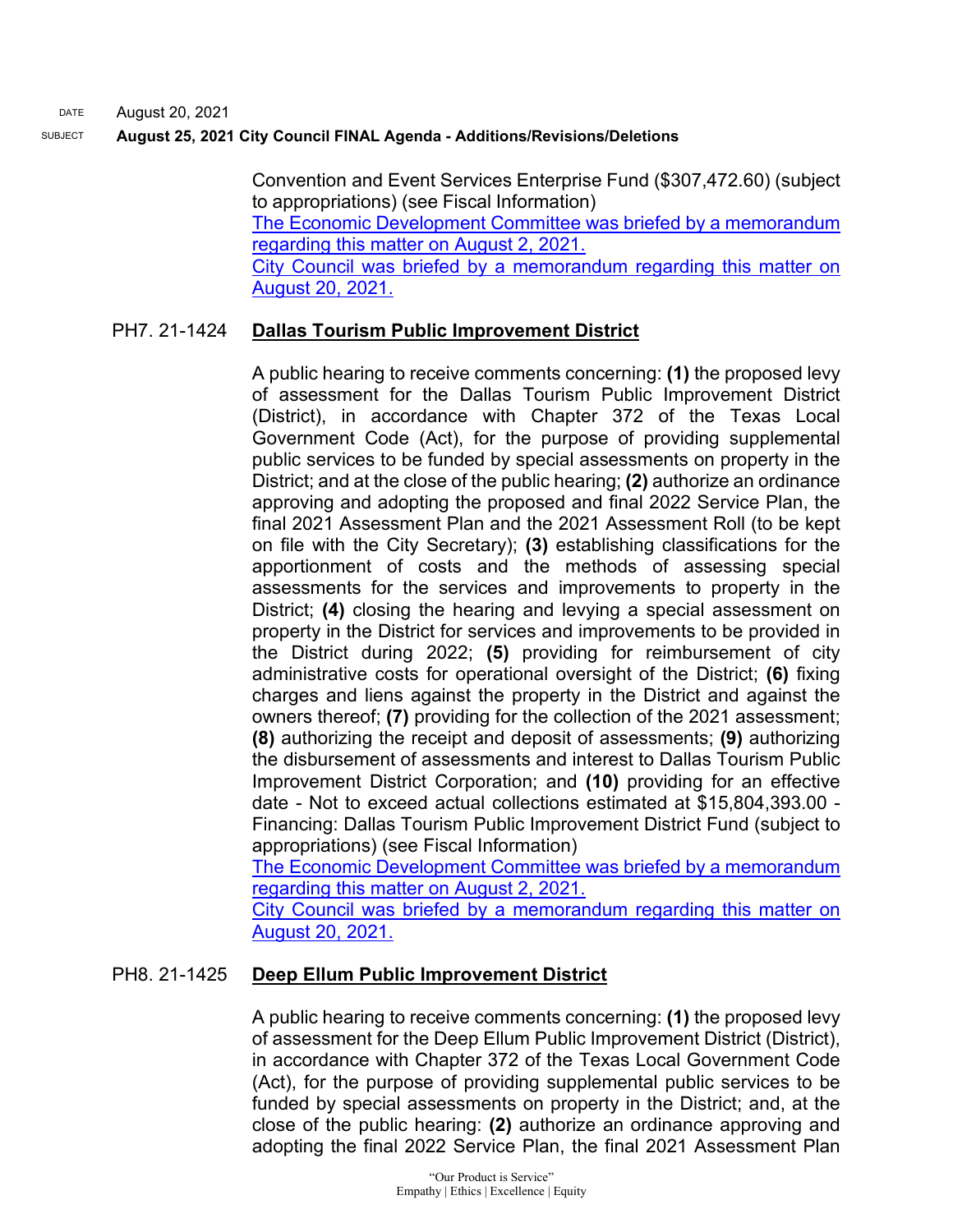and the 2021 Assessment Roll (to be kept on file with the City Secretary); **(3)** establishing classifications for the apportionment of costs and the methods of assessing special assessments for the services and improvements to property in the District; **(4)** closing the public hearing and levying a special assessment on property in the District for services and improvements to be provided in the District during 2022; **(5)**  providing for reimbursement of city administrative costs for operational oversight of the District; **(6)** fixing charges and liens against the property in the District and against the owners thereof; **(7)** providing for the collection of the 2021 assessment; **(8)** authorizing the receipt and deposit of assessments from Dallas County; **(9)** authorizing the disbursement of assessments and interest to Deep Ellum Foundation; and **(10)** providing for an effective date - Not to exceed actual collections estimated at \$1,109,974.00 - Financing: Deep Ellum Public Improvement District Fund (subject to appropriations) (see Fiscal Information) [The Economic Development Committee was briefed by a memorandum](https://cityofdallas.legistar.com/View.ashx?M=F&ID=9686503&GUID=7EC16706-088D-432B-B53E-296433C14FE6)  [regarding this matter on August 2, 2021.](https://cityofdallas.legistar.com/View.ashx?M=F&ID=9686503&GUID=7EC16706-088D-432B-B53E-296433C14FE6)

[City Council was briefed by a memorandum regarding this matter on](https://dallascityhall.com/government/citymanager/Documents/FY%2020-21%20Memos/PIDS-To-Set-Annual-Assessment-Rates_Memo_082021.pdf)  [August 20, 2021.](https://dallascityhall.com/government/citymanager/Documents/FY%2020-21%20Memos/PIDS-To-Set-Annual-Assessment-Rates_Memo_082021.pdf)

## PH9. 21-1426 **Klyde Warren Park/Dallas Arts District Public Improvement District**

A public hearing to receive comments concerning: **(1)** the proposed levy of assessment for the Klyde Warren Park/Dallas Arts District Public Improvement District (District), in accordance with Chapter 372 of the Texas Local Government Code (Act), for the purpose of providing supplemental public services to be funded by special assessments on property in the District; and, at the close of the public hearing: **(2)** authorize an ordinance approving and adopting the final 2022 Service Plan, the final 2021 Assessment Plan, and the 2021 Assessment Roll (to be kept on file with the City Secretary); **(3)** establishing classifications for the apportionment of costs and the methods of assessing special assessments for the services and improvements to property in the District; **(4)** closing the public hearing and levying a special assessment on property in the District for services and improvements to be provided in the District during 2022; **(5)** providing for reimbursement of city administrative costs for operational oversight of the District; **(6)** fixing charges and liens against the property in the District and against the owners thereof; **(7)** providing for the collection of the 2021 assessment; **(8)** authorizing the receipt and deposit of assessments from Dallas County; **(9)** authorizing the disbursement of assessments and interest to Woodall Rodgers Park Foundation; and **(10)** providing for an effective date - Not to exceed actual collections estimated at \$1,589,772.00 - Financing: Klyde Warren Park/Dallas Arts District Public Improvement District Fund (subject to appropriations) (see Fiscal Information)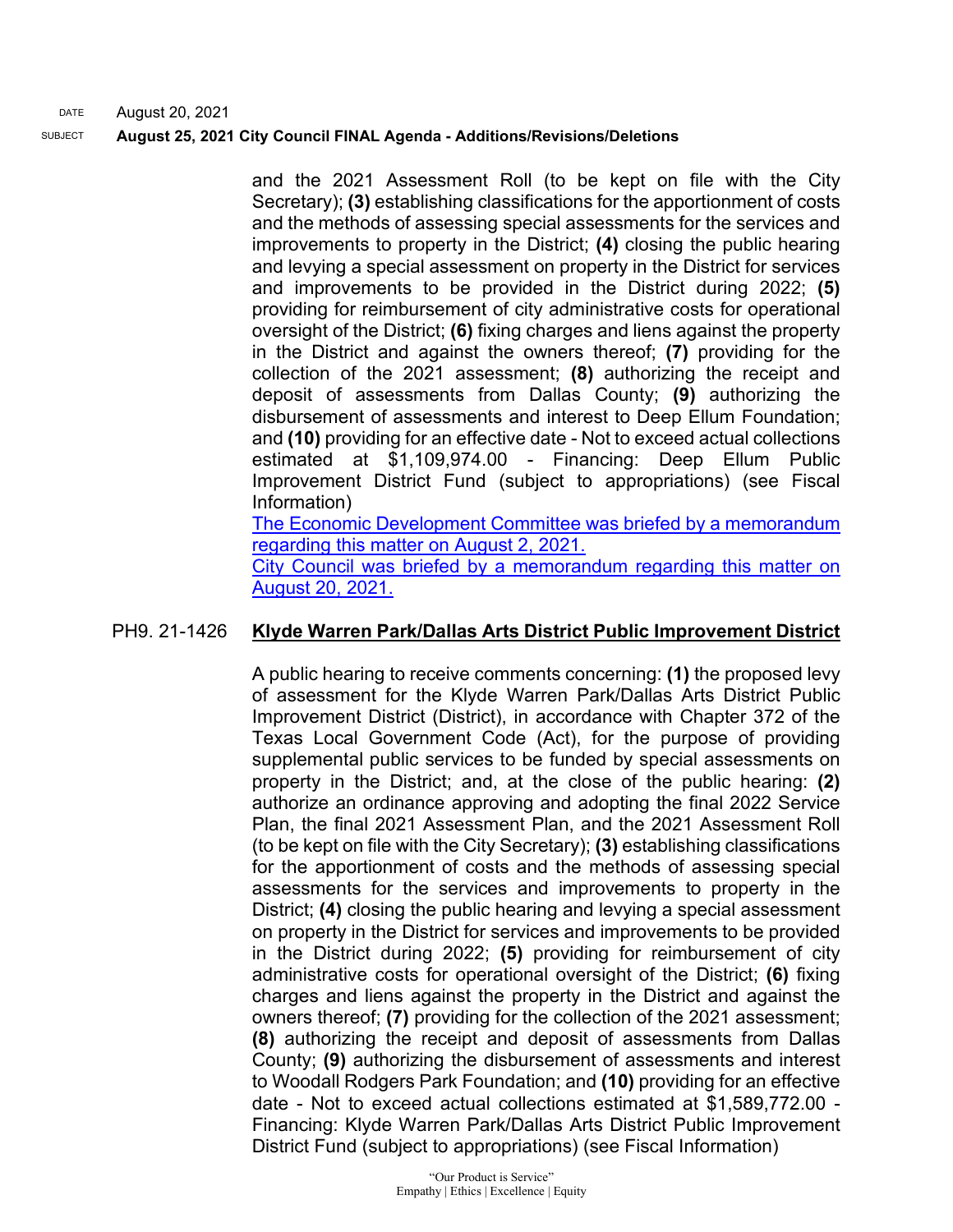> [The Economic Development Committee was briefed by a memorandum](https://cityofdallas.legistar.com/View.ashx?M=F&ID=9686503&GUID=7EC16706-088D-432B-B53E-296433C14FE6)  [regarding this matter on August 2, 2021.](https://cityofdallas.legistar.com/View.ashx?M=F&ID=9686503&GUID=7EC16706-088D-432B-B53E-296433C14FE6) [City Council was briefed by a memorandum regarding this matter on](https://dallascityhall.com/government/citymanager/Documents/FY%2020-21%20Memos/PIDS-To-Set-Annual-Assessment-Rates_Memo_082021.pdf)  [August 20, 2021.](https://dallascityhall.com/government/citymanager/Documents/FY%2020-21%20Memos/PIDS-To-Set-Annual-Assessment-Rates_Memo_082021.pdf)

#### PH10. 21-1428 **Knox Street Public Improvement District**

A public hearing to receive comments concerning: **(1)** the proposed levy of assessment for the Knox Street Public Improvement District (District), in accordance with Chapter 372 of the Texas Local Government Code (Act), for the purpose of providing supplemental public services to be funded by special assessments on property in the District; and, at the close of the public hearing: **(2)** authorize an ordinance approving and adopting the final 2022 Service Plan, the final 2021 Assessment Plan, and the 2021 Assessment Roll (to be kept on file with the City Secretary); **(3)** establishing classifications for the apportionment of costs and the methods of assessing special assessments for the services and improvements to property in the District; **(4)** closing the public hearing and levying a special assessment on property in the District for services and improvements to be provided in the District during 2022; **(5)**  providing for reimbursement of city administrative costs for operational oversight of the District; **(6)** fixing charges and liens against the property in the District and against the owners thereof; **(7)** providing for the collection of the 2021 assessment; **(8)** authorizing the receipt and deposit of assessments from Dallas County; **(9)** authorizing the disbursement of assessments and interest to Knox Street Improvement District Corporation; and **(10)** providing for an effective date - Not to exceed actual collections estimated at \$418,621.00 - Financing: Knox Street Public Improvement District Fund (subject to appropriations) (see Fiscal Information)

[The Economic Development Committee was briefed by a memorandum](http://cityofdallas.legistar.com/gateway.aspx?M=F&ID=995bb7de-dd55-4be7-8b12-a7fc8a3ef946.pdf)  [regarding this matter on August 2, 2021.](http://cityofdallas.legistar.com/gateway.aspx?M=F&ID=995bb7de-dd55-4be7-8b12-a7fc8a3ef946.pdf)

[City Council was briefed by a memorandum regarding this matter on](https://dallascityhall.com/government/citymanager/Documents/FY%2020-21%20Memos/PIDS-To-Set-Annual-Assessment-Rates_Memo_082021.pdf)  [August 20, 2021.](https://dallascityhall.com/government/citymanager/Documents/FY%2020-21%20Memos/PIDS-To-Set-Annual-Assessment-Rates_Memo_082021.pdf)

#### PH11. 21-1429 **Lake Highlands Public Improvement District**

A public hearing to receive comments concerning: **(1)** the proposed levy of assessment for the Lake Highlands Public Improvement District (District), in accordance with Chapter 372 of the Texas Local Government Code (Act), for the purpose of providing supplemental public services to be funded by special assessments on property in the District; and, at the close of the public hearing: **(2)** authorize an ordinance approving and adopting the final 2022 Service Plan, the final 2021 Assessment Plan, and the 2021 Assessment Roll (to be kept on file with the City Secretary); **(3)** establishing classifications for the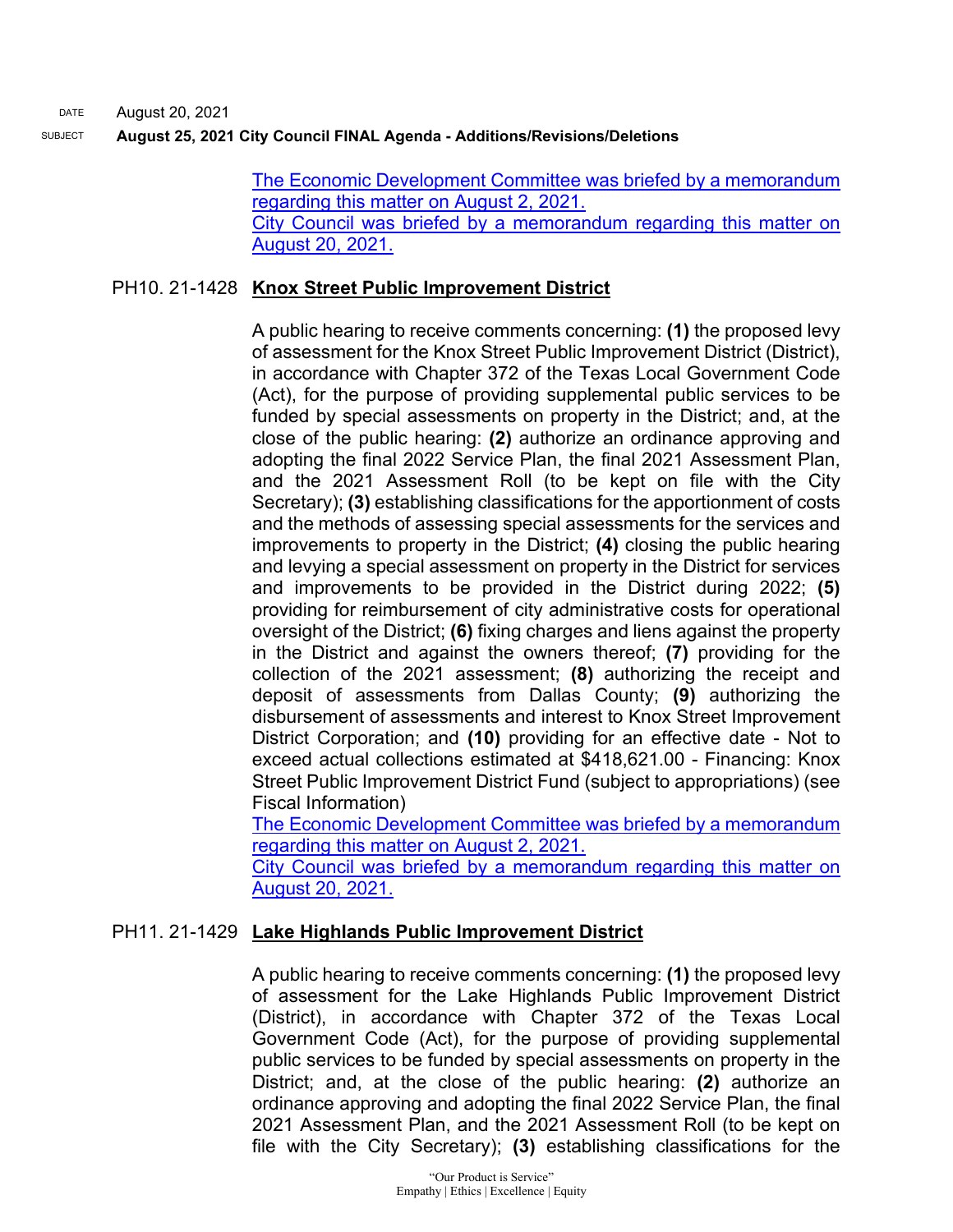> apportionment of costs and the methods of assessing special assessments for the services and improvements to property in the District; **(4)** closing the public hearing and levying a special assessment on property in the District for services and improvements to be provided in the District during 2022; **(5)** providing for reimbursement of city administrative costs for operational oversight of the District; **(6)** fixing charges and liens against the property in the District and against the owners thereof; **(7)** providing for the collection of the 2021 assessment; **(8)** authorizing the receipt and deposit of assessments from Dallas County; **(9)** authorizing the disbursement of assessments and interest to Lake Highlands Improvement District Corporation; and **(10)** providing for an effective date - Not to exceed actual collections estimated at \$923,217.00 - Financing: Lake Highlands Public Improvement District Fund (subject to appropriations) (see Fiscal Information) [The Economic Development Committee was briefed by a memorandum](http://cityofdallas.legistar.com/gateway.aspx?M=F&ID=995bb7de-dd55-4be7-8b12-a7fc8a3ef946.pdf)

> [regarding this matter on August 2, 2021.](http://cityofdallas.legistar.com/gateway.aspx?M=F&ID=995bb7de-dd55-4be7-8b12-a7fc8a3ef946.pdf) [City Council was briefed by a memorandum regarding this matter on](https://dallascityhall.com/government/citymanager/Documents/FY%2020-21%20Memos/PIDS-To-Set-Annual-Assessment-Rates_Memo_082021.pdf)  [August 20, 2021.](https://dallascityhall.com/government/citymanager/Documents/FY%2020-21%20Memos/PIDS-To-Set-Annual-Assessment-Rates_Memo_082021.pdf)

# PH12. 21-1430 **North Lake Highlands Public Improvement District**

A public hearing to receive comments concerning: **(1)** the proposed levy of assessment for the North Lake Highlands Public Improvement District (District), in accordance with Chapter 372 of the Texas Local Government Code (Act), for the purpose of providing supplemental public services to be funded by special assessments on property in the District; and, at the close of the public hearing: **(2)** authorize an ordinance approving and adopting the final 2022 Service Plan, the final 2021 Assessment Plan, and the 2021 Assessment Roll (to be kept on file with the City Secretary); **(3)** establishing classifications for the apportionment of costs and the methods of assessing special assessments for the services and improvements to property in the District; **(4)** closing the public hearing and levying a special assessment on property in the District for services and improvements to be provided in the District during 2022; **(5)** providing for reimbursement of city administrative costs for operational oversight of the District; **(6)** fixing charges and liens against the property in the District and against the owners thereof; **(7)** providing for the collection of the 2021 assessment; **(8)** authorizing the receipt and deposit of assessments from Dallas County; **(9)** authorizing the disbursement of assessments and interest to Lake Highlands Improvement District Corporation; and **(10)** providing for an effective date - Not to exceed actual collections estimated at \$532,737.00 - Financing: North Lake Highlands Public Improvement District Fund (subject to appropriations) (see Fiscal Information) [The Economic Development Committee was briefed by a memorandum](http://cityofdallas.legistar.com/gateway.aspx?M=F&ID=995bb7de-dd55-4be7-8b12-a7fc8a3ef946.pdf)  [regarding this matter on August 2, 2021.](http://cityofdallas.legistar.com/gateway.aspx?M=F&ID=995bb7de-dd55-4be7-8b12-a7fc8a3ef946.pdf)

> "Our Product is Service" Empathy | Ethics | Excellence | Equity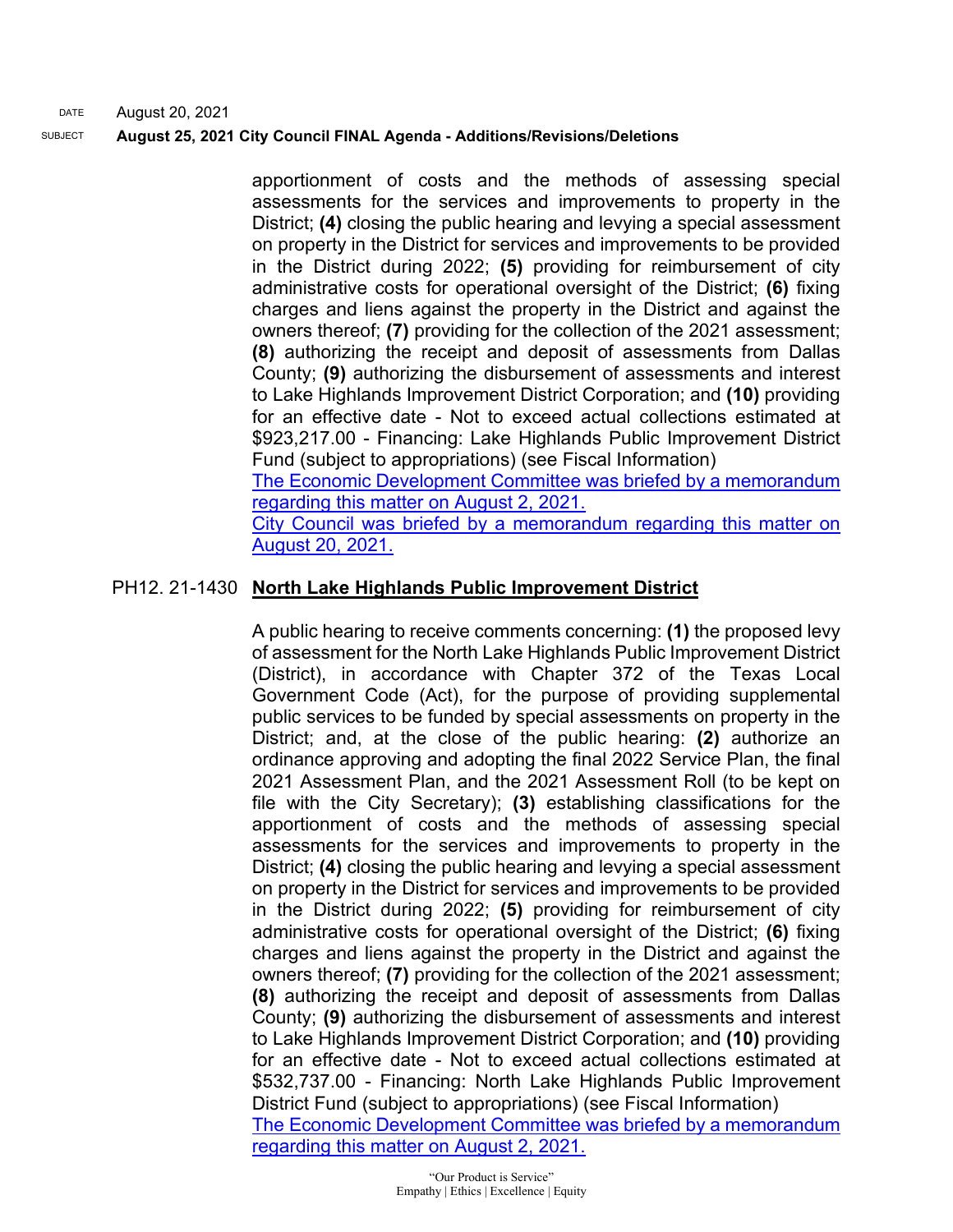> [City Council was briefed by a memorandum regarding this matter on](https://dallascityhall.com/government/citymanager/Documents/FY%2020-21%20Memos/PIDS-To-Set-Annual-Assessment-Rates_Memo_082021.pdf)  [August 20, 2021.](https://dallascityhall.com/government/citymanager/Documents/FY%2020-21%20Memos/PIDS-To-Set-Annual-Assessment-Rates_Memo_082021.pdf)

# PH13. 21-1431 **Oak Lawn-Hi Line Public Improvement District**

A public hearing to receive comments concerning: **(1)** the proposed levy of assessment for the Oak Lawn-Hi Line Public Improvement District (District), in accordance with Chapter 372 of the Texas Local Government Code (Act), for the purpose of providing supplemental public services to be funded by special assessments on property in the District; and, at the close of the public hearing: **(2)** authorize an ordinance approving and adopting the final 2022 Service Plan, the final 2021 Assessment Plan, and the 2021 Assessment Roll (to be kept on file with the City Secretary); **(3)** establishing classifications for the apportionment of costs and the methods of assessing special assessments for the services and improvements to property in the District; **(4)** closing the public hearing and levying a special assessment on property in the District for services and improvements to be provided in the District during 2022; **(5)** providing for reimbursement of city administrative costs for operational oversight of the District; **(6)** fixing charges and liens against the property in the District and against the owners thereof; **(7)** providing for the collection of the 2021 assessment; **(8)** authorizing the receipt and deposit of assessments from Dallas County; **(9)** authorizing the disbursement of assessments and interest to Oak Lawn-Hi Line Improvement Corporation; and **(10)** providing for an effective date - Not to exceed actual collections estimated at \$426,105.00 - Financing: Oak Lawn-Hi Line Public Improvement District Fund (subject to appropriations) (see Fiscal Information)

[The Economic Development Committee was briefed by a memorandum](http://cityofdallas.legistar.com/gateway.aspx?M=F&ID=995bb7de-dd55-4be7-8b12-a7fc8a3ef946.pdf)  [regarding this matter on August 2, 2021.](http://cityofdallas.legistar.com/gateway.aspx?M=F&ID=995bb7de-dd55-4be7-8b12-a7fc8a3ef946.pdf)

[City Council was briefed by a memorandum regarding this matter on](https://dallascityhall.com/government/citymanager/Documents/FY%2020-21%20Memos/PIDS-To-Set-Annual-Assessment-Rates_Memo_082021.pdf)  [August 20, 2021.](https://dallascityhall.com/government/citymanager/Documents/FY%2020-21%20Memos/PIDS-To-Set-Annual-Assessment-Rates_Memo_082021.pdf)

## PH14. 21-1432 **Prestonwood Public Improvement District**

A public hearing to receive comments concerning: **(1)** the proposed levy of assessment for the Prestonwood Public Improvement District (District), in accordance with Chapter 372 of the Texas Local Government Code (Act), for the purpose of providing supplemental public services to be funded by special assessments on property in the District; and, at the close of the public hearing: **(2)** authorize an ordinance approving and adopting the final 2022 Service Plan, the final 2021 Assessment Plan, and the 2021 Assessment Roll (to be kept on file with the City Secretary); **(3)** establishing classifications for the apportionment of costs and the methods of assessing special assessments for the services and improvements to property in the

> "Our Product is Service" Empathy | Ethics | Excellence | Equity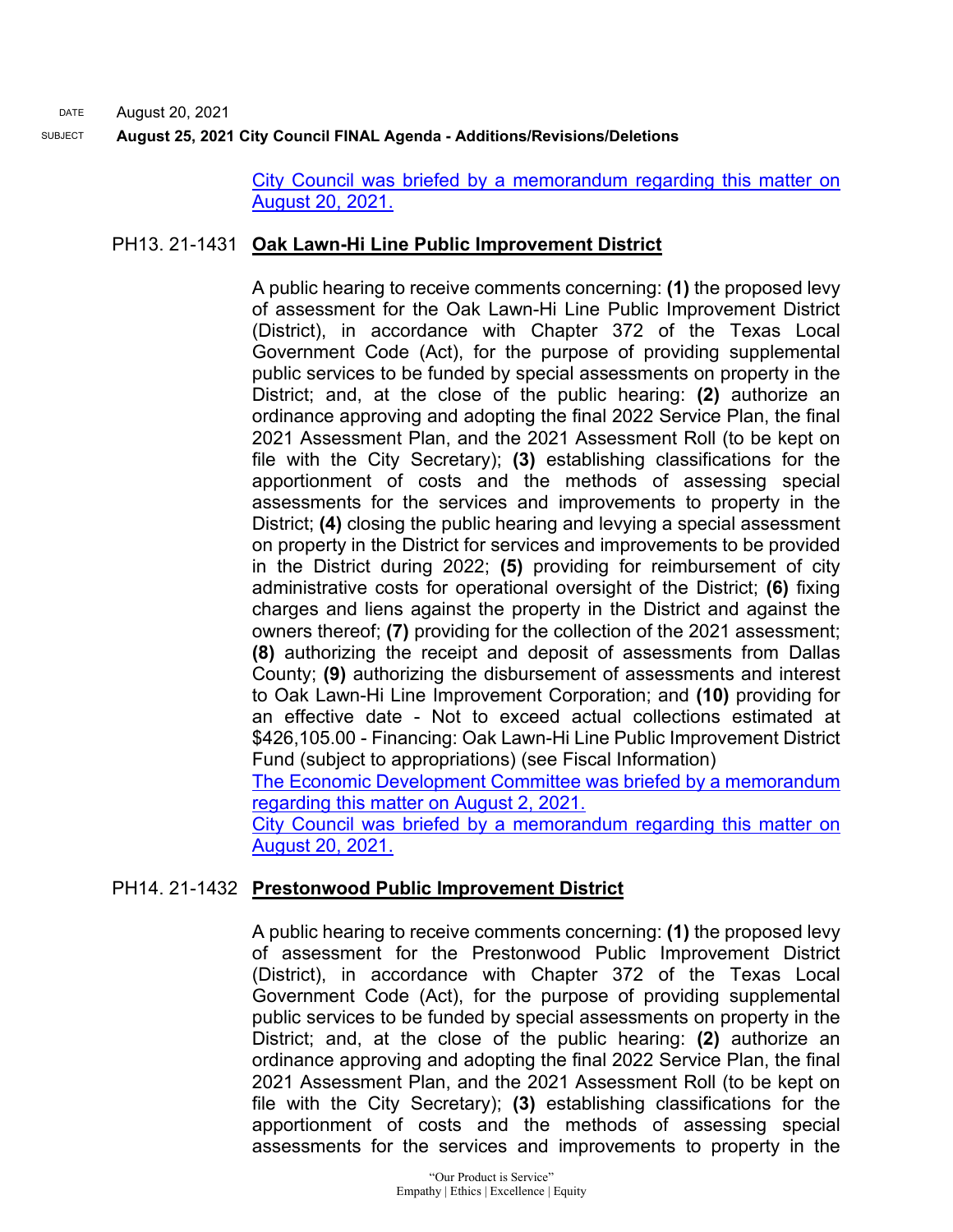District; **(4)** closing the public hearing and levying a special assessment on property in the District for services and improvements to be provided in the District during 2022; **(5)** providing for reimbursement of city administrative costs for operational oversight of the District; **(6)** fixing charges and liens against the property in the District and against the owners thereof; **(7)** providing for the collection of the 2021 assessment; **(8)** authorizing the receipt and deposit of assessments from Dallas County; **(9)** authorizing the disbursement of assessments and interest to Prestonwood Homeowners Association; and **(10)** providing for an effective date - Not to exceed actual collections estimated at \$374,823.00 - Financing: Prestonwood Public Improvement District Fund (subject to appropriations) (see Fiscal Information)

[The Economic Development Committee was briefed by a memorandum](https://cityofdallas.legistar.com/View.ashx?M=F&ID=9686503&GUID=7EC16706-088D-432B-B53E-296433C14FE6)  [regarding this matter on August 2, 2021.](https://cityofdallas.legistar.com/View.ashx?M=F&ID=9686503&GUID=7EC16706-088D-432B-B53E-296433C14FE6)

[City Council was briefed by a memorandum regarding this matter on](https://dallascityhall.com/government/citymanager/Documents/FY%2020-21%20Memos/PIDS-To-Set-Annual-Assessment-Rates_Memo_082021.pdf)  [August 20, 2021.](https://dallascityhall.com/government/citymanager/Documents/FY%2020-21%20Memos/PIDS-To-Set-Annual-Assessment-Rates_Memo_082021.pdf)

# PH15. 21-1433 **South Dallas/Fair Park Public Improvement District**

A public hearing to receive comments concerning: **(1)** the proposed levy of assessment for the South Dallas/Fair Park Public Improvement District (District), in accordance with Chapter 372 of the Texas Local Government Code (Act), for the purpose of providing supplemental public services to be funded by special assessments on property in the District; and, at the close of the public hearing: **(2)** authorize an ordinance approving and adopting the final 2022 Service Plan, the final 2021 Assessment Plan, and the 2021 Assessment Roll (to be kept on file with the City Secretary); **(3)** establishing classifications for the apportionment of costs and the methods of assessing special assessments for the services and improvements to property in the District; **(4)** closing the public hearing and levying a special assessment on property in the District for services and improvements to be provided in the District during 2022; **(5)** providing for reimbursement of city administrative costs for operational oversight of the District; **(6)** fixing charges and liens against the property in the District and against the owners thereof; **(7)** providing for the collection of the 2021 assessment; **(8)** authorizing the receipt and deposit of assessments from Dallas County; **(9)** authorizing the disbursement of assessments and interest to South Side Quarter Development Corporation; and **(10)** providing for an effective date - Not to exceed actual collections estimated at \$168,916.00 - Financing: South Dallas/Fair Park Public Improvement District Fund (subject to appropriations) (see Fiscal Information) [The Economic Development Committee was briefed by a memorandum](http://cityofdallas.legistar.com/gateway.aspx?M=F&ID=995bb7de-dd55-4be7-8b12-a7fc8a3ef946.pdf)  [regarding this matter on August 2, 2021.](http://cityofdallas.legistar.com/gateway.aspx?M=F&ID=995bb7de-dd55-4be7-8b12-a7fc8a3ef946.pdf) [City Council was briefed by a memorandum regarding this matter on](https://dallascityhall.com/government/citymanager/Documents/FY%2020-21%20Memos/PIDS-To-Set-Annual-Assessment-Rates_Memo_082021.pdf) 

[August 20, 2021.](https://dallascityhall.com/government/citymanager/Documents/FY%2020-21%20Memos/PIDS-To-Set-Annual-Assessment-Rates_Memo_082021.pdf)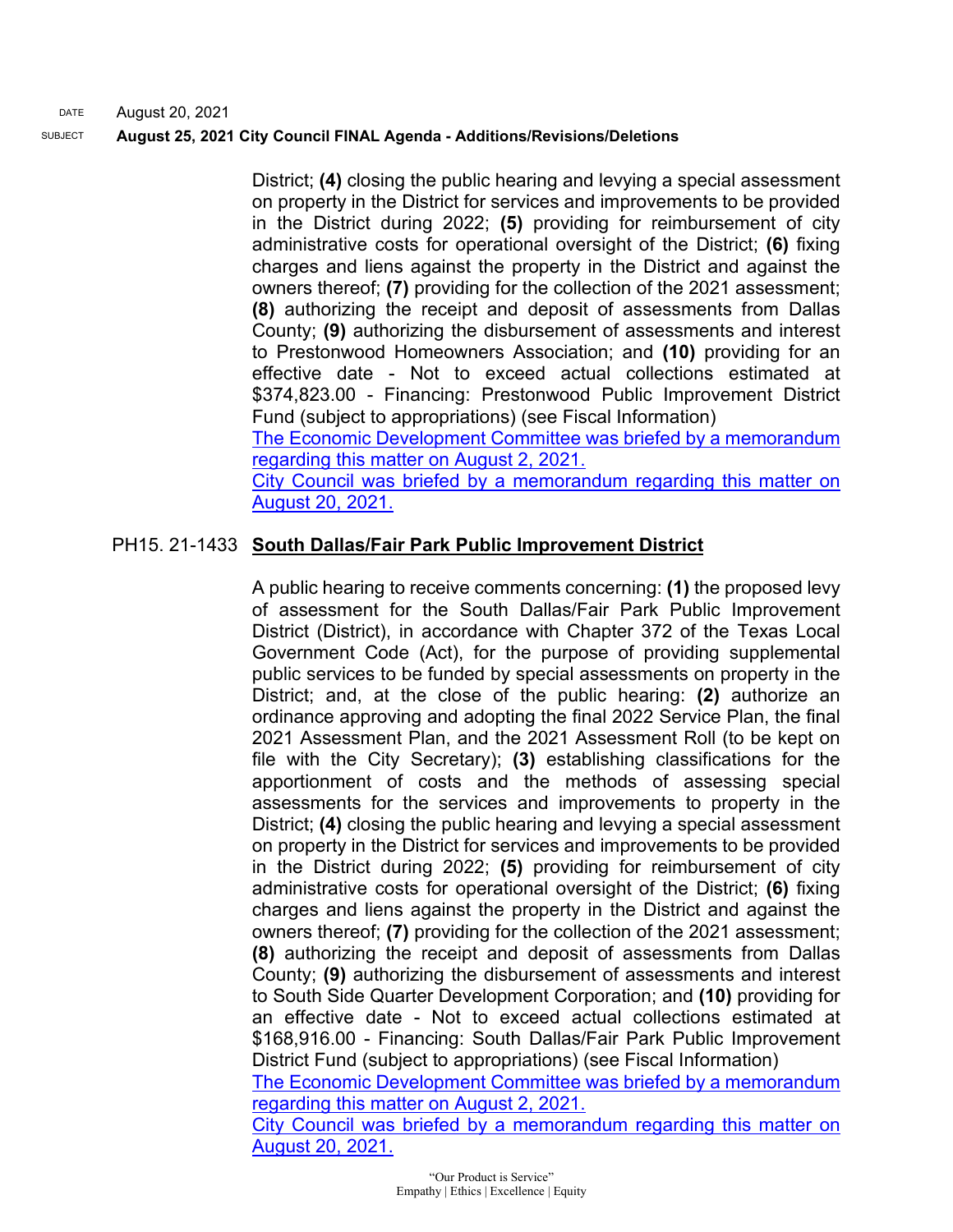#### SUBJECT **August 25, 2021 City Council FINAL Agenda - Additions/Revisions/Deletions**

## PH16. 21-1434 **South Side Public Improvement District**

A public hearing to receive comments concerning: **(1)** the proposed levy of assessment for the South Side Public Improvement District (District), in accordance with Chapter 372 of the Texas Local Government Code (Act), for the purpose of providing supplemental public services to be funded by special assessments on property in the District; and, at the close of the public hearing: **(2)** authorize an ordinance approving and adopting the final 2022 Service Plan, the final 2021 Assessment Plan, and the 2021 Assessment Roll (to be kept on file with the City Secretary); **(3)** establishing classifications for the apportionment of costs and the methods of assessing special assessments for the services and improvements to property in the District; **(4)** closing the public hearing and levying a special assessment on property in the District for services and improvements to be provided in the District during 2022; **(5)** providing for reimbursement of city administrative costs for operational oversight of the District; **(6)** fixing charges and liens against the property in the District and against the owners thereof; **(7)** providing for the collection of the 2021 assessment; **(8)** authorizing the receipt and deposit of assessments from Dallas County; **(9)** authorizing the disbursement of assessments and interest to South Side Quarter Development Corporation; and **(10)** providing for an effective date - Not to exceed actual collections estimated at \$317,742.00 - Financing: Financing: South Side Public Improvement District Fund (subject to appropriations) (see Fiscal Information) [The Economic Development Committee was briefed by a memorandum](https://cityofdallas.legistar.com/View.ashx?M=F&ID=9686503&GUID=7EC16706-088D-432B-B53E-296433C14FE6)  [regarding this matter on August 2, 2021.](https://cityofdallas.legistar.com/View.ashx?M=F&ID=9686503&GUID=7EC16706-088D-432B-B53E-296433C14FE6)

[City Council was briefed by a memorandum regarding this matter on](https://dallascityhall.com/government/citymanager/Documents/FY%2020-21%20Memos/PIDS-To-Set-Annual-Assessment-Rates_Memo_082021.pdf)  [August 20, 2021.](https://dallascityhall.com/government/citymanager/Documents/FY%2020-21%20Memos/PIDS-To-Set-Annual-Assessment-Rates_Memo_082021.pdf)

# PH17. 21-1435 **University Crossing Public Improvement District**

A public hearing to receive comments concerning: **(1)** the proposed levy of assessment for the University Crossing Public Improvement District (District), in accordance with Chapter 372 of the Texas Local Government Code (Act), for the purpose of providing supplemental public services to be funded by special assessments on property in the District; and, at the close of the public hearing: **(2)** authorize an ordinance approving and adopting the final 2022 Service Plan, the final 2021 Assessment Plan, and the 2021 Assessment Roll (to be kept on file with the City Secretary); **(3)** establishing classifications for the apportionment of costs and the methods of assessing special assessments for the services and improvements to property in the District; **(4)** closing the public hearing and levying a special assessment on property in the District for services and improvements to be provided in the District during 2022; **(5)** providing for reimbursement of city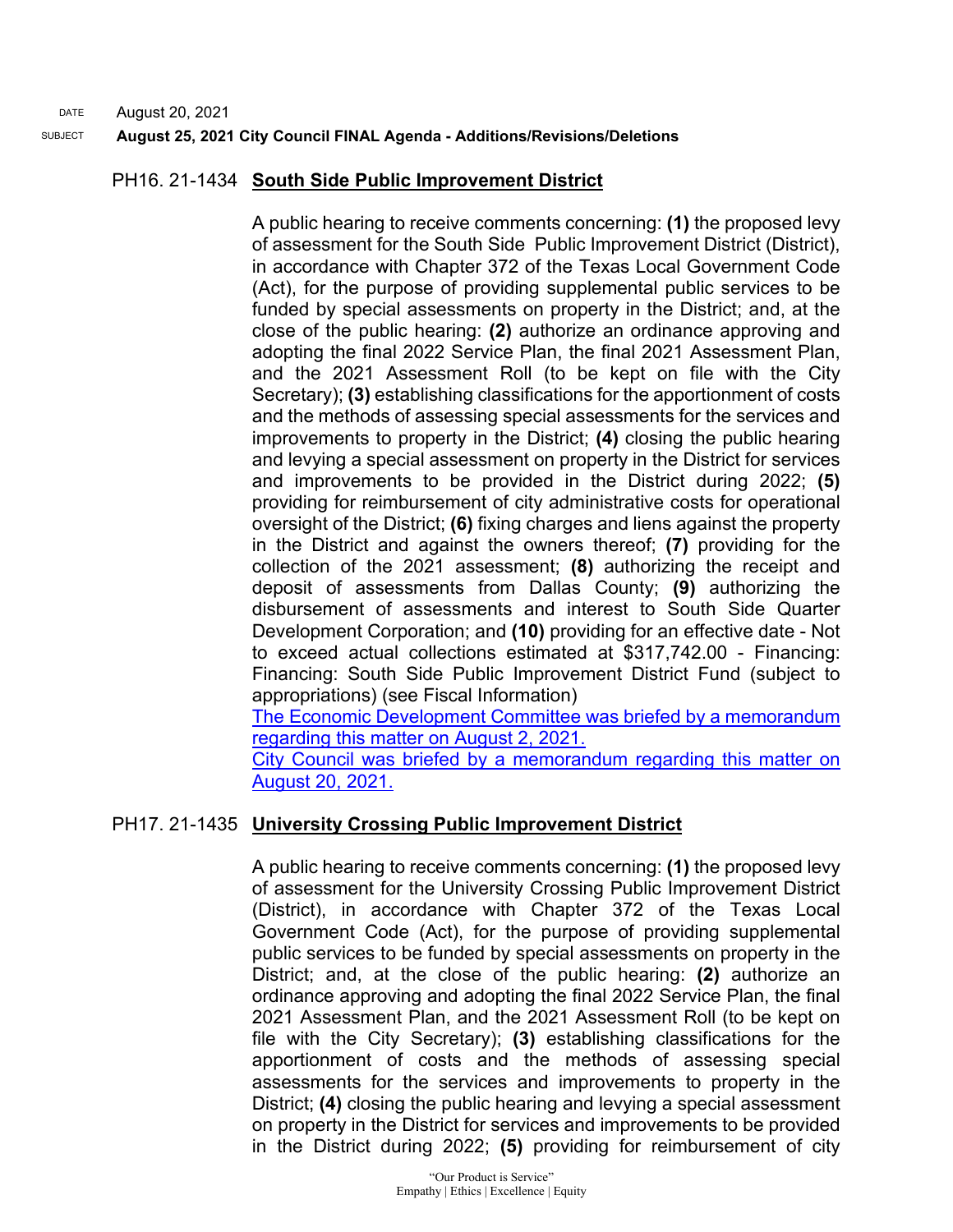#### SUBJECT **August 25, 2021 City Council FINAL Agenda - Additions/Revisions/Deletions**

administrative costs for operational oversight of the District; **(6)** fixing charges and liens against the property in the District and against the owners thereof; **(7)** providing for the collection of the 2021 assessment; **(8)** authorizing the receipt and deposit of assessments from Dallas County; **(9)** authorizing the disbursement of assessments and interest to University Crossing Improvement District Corporation; and **(10)** providing for an effective date - Not to exceed actual collections estimated at \$1,041,236.00 - Financing: University Crossing Public Improvement District Fund (subject to appropriations) (see Fiscal Information)

[The Economic Development Committee was briefed by a memorandum](https://cityofdallas.legistar.com/View.ashx?M=F&ID=9686503&GUID=7EC16706-088D-432B-B53E-296433C14FE6)  [regarding this matter on August 2, 2021.](https://cityofdallas.legistar.com/View.ashx?M=F&ID=9686503&GUID=7EC16706-088D-432B-B53E-296433C14FE6)

[City Council was briefed by a memorandum regarding this matter on](https://dallascityhall.com/government/citymanager/Documents/FY%2020-21%20Memos/PIDS-To-Set-Annual-Assessment-Rates_Memo_082021.pdf)  [August 20, 2021.](https://dallascityhall.com/government/citymanager/Documents/FY%2020-21%20Memos/PIDS-To-Set-Annual-Assessment-Rates_Memo_082021.pdf)

#### PH18. 21-1436 **Uptown Public Improvement District**

A public hearing to receive comments concerning: **(1)** the proposed levy of assessment for the Uptown Public Improvement District (District), in accordance with Chapter 372 of the Texas Local Government Code (Act), for the purpose of providing supplemental public services to be funded by special assessments on property in the District; and, at the close of the public hearing: **(2)** authorize an ordinance approving and adopting the final 2022 Service Plan, the final 2021 Assessment Plan, and the 2021 Assessment Roll (to be kept on file with the City Secretary); **(3)** establishing classifications for the apportionment of costs and the methods of assessing special assessments for the services and improvements to property in the District; **(4)** closing the public hearing and levying a special assessment on property in the District for services and improvements to be provided in the District during 2022; **(5)** providing for reimbursement of city administrative costs for operational oversight of the District; **(6)** fixing charges and liens against the property in the District and against the owners thereof; **(7)** providing for the collection of the 2021 assessment; **(8)** authorizing the receipt and deposit of assessments from Dallas County; **(9)** authorizing the disbursement of assessments and interest to Uptown Inc.; and **(10)** providing for an effective date - Not to exceed actual collections estimated at \$2,963,012.00 - Financing: Uptown Public Improvement District Fund (subject to appropriations) (see Fiscal Information) [The Economic Development Committee was briefed by a memorandum](http://cityofdallas.legistar.com/gateway.aspx?M=F&ID=995bb7de-dd55-4be7-8b12-a7fc8a3ef946.pdf)  [regarding this matter on August 2, 2021.](http://cityofdallas.legistar.com/gateway.aspx?M=F&ID=995bb7de-dd55-4be7-8b12-a7fc8a3ef946.pdf) [City Council was briefed by a memorandum regarding this matter on](https://dallascityhall.com/government/citymanager/Documents/FY%2020-21%20Memos/PIDS-To-Set-Annual-Assessment-Rates_Memo_082021.pdf)  [August 20, 2021.](https://dallascityhall.com/government/citymanager/Documents/FY%2020-21%20Memos/PIDS-To-Set-Annual-Assessment-Rates_Memo_082021.pdf)